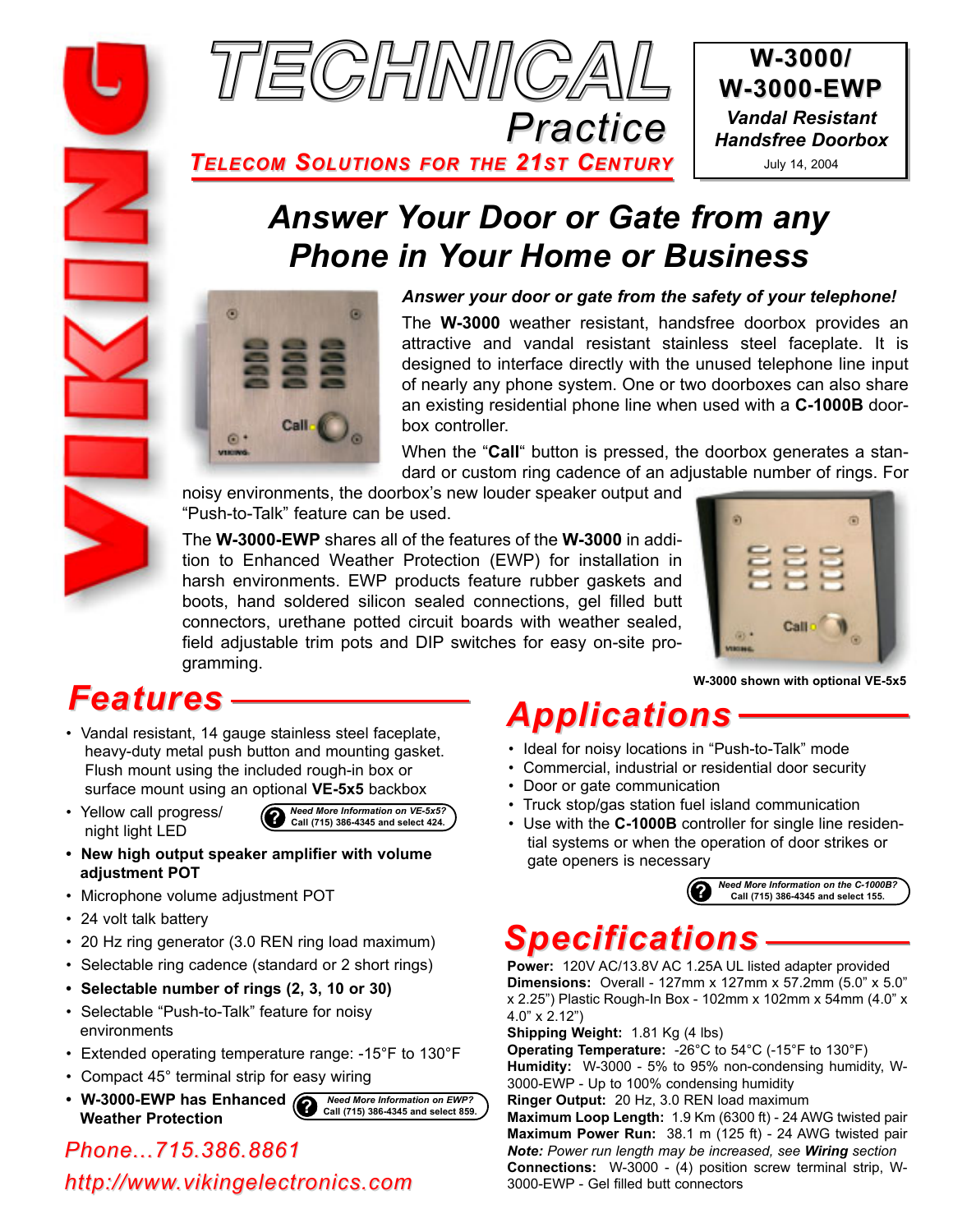#### **IF YOU HAVE A PROBLEM WITH A VIKING PRODUCT, PLEASE CONTACT: VIKING TECHNICAL SUPPORT AT (715) 386-8666**

Our Technical Support Department is available for assistance Monday 8am - 4pm, Tuesday-Friday 8am - 5pm central time. So that we can give you better service, before you call please:

**1.** Know the model number, the serial number and what software version you have (see serial label).

**2.** Have your Technical Practice in front of you.

**3.** It is best if you are on site.

#### **RETURNING PRODUCT FOR REPAIR**

#### **The following procedure is for equipment that needs repair:**

- **1.** Customer must contact Viking's Technical Support Department at 715-386-8666 to obtain a Return Authorization (RA) number. The customer MUST have a complete description of the problem, with all pertinent information regarding the defect, such as options set, conditions, symptoms, methods to duplicate problem, frequency of failure, etc.
- 2. Packing: Return equipment in original box or in proper packing so that damage will not occur while in transit. Static sensitive equipment such as a circuit board should be in an anti-static bag, sandwiched between foam and individually boxed. All equipment should be wrapped to avoid packing material lodging in or sticking to the equipment. Include ALL parts of the equipment. C.O.D. or freight collect shipments cannot be accepted. Ship cartons prepaid to: **Viking Electronics, 1531 Industrial Street, Hudson, WI 54016**
- **3.** Return shipping address: Be sure to include your return shipping address inside the box. We cannot ship to a PO Box.
- **4.** RA number on carton: In large printing, write the R.A. number on the outside of each carton being returned.

#### **RETURNING PRODUCT FOR EXCHANGE**

- **The following procedure is for equipment that has failed out-of-box (within 10 days of purchase):**
- **1.** Customer must contact Viking's Technical Support at 715-386-8666 to determine possible causes for the problem. The customer MUST be able to step through recommended tests for diagnosis.
- **2.** If the Technical Support Product Specialist determines that the equipment is defective based on the customer's input and troubleshooting, a Return Authorization (R.A.) number will be issued. This number is valid for fourteen (14) calendar days from the date of issue.
- 3. After obtaining the R.A. number, return the approved equipment to your distributor, referencing the R.A. number. Your distributor will then replace the product over the counter at no charge. The distributor will then return the product to Viking using the same R.A. number.
- **4. The distributor will NOT exchange this product without first obtaining the R.A. number from you. If you haven't followed the steps listed in 1, 2 and 3, be aware that you will have to pay a restocking charge.**

#### **WARRANTY**

Viking warrants its products to be free from defects in the workmanship or materials, under normal use and service, for a period of one year from the date of purchase from any authorized Viking distributor or 18 months from the date manufactured, which ever is greater. If at any time during the warranty period, the product is deemed defective or malfunctions, return the product to Viking Electronics, Inc., 1531 Industrial Street, Hudson, WI., 54016. Customer must contact Viking's Technical Support Department at 715-386-8666 to obtain a Return Authorization (R.A.) number.

This warranty does not cover any damage to the product due to lightning, over voltage, under voltage, accident, misuse, abuse, negligence or any damage caused by use of the product by the purchaser or others.

Vikings sole responsibility shall be to repair or replace (at Viking's option) the material within the terms stated above. VIKING SHALL NOT BE LIABLE FOR ANY LOSS OR DAMAGE OF ANY KIND INCLUD-ING INCIDENTAL OR CONSEQUENTIAL DAMAGES RESULTING DIRECTLY OR INDIRECTLY FROM ANY BREACH OF ANY WARRANTY EXPRESSED OR IMPLIED, OR FOR ANY OTHER FAILURE OF THIS PRODUCT. Some states do not allow the exclusion or limitation of incidental or consequential damages, so this limitation may not apply to you.

THIS WARRANTY IS IN LIEU OF ALL OTHER WARRANTIES, EXPRESSED OR IMPLIED, INCLUDING THE WARRANTIES OF MERCHANTABILITY AND FITNESS FOR A PARTICULAR PURPOSE, WHICH ARE HEREBY EXCLUDED BEYOND THE ONE YEAR DURATION OF THIS WARRANTY. Some states do not allow limitation on how long an implied warranty lasts, so the above limitation may not apply to you.

# *Installation*

#### **A. Mounting**

*Caution: When warm air comes in contact with cold surfaces, such as outside walls, it causes condensation. To help prevent condensation from accumulating inside the W-3000, bring conduit into the bottom of the unit. If this is not possible, drill a 1/4" diameter hole in the bottom of the plastic rough-in box.*

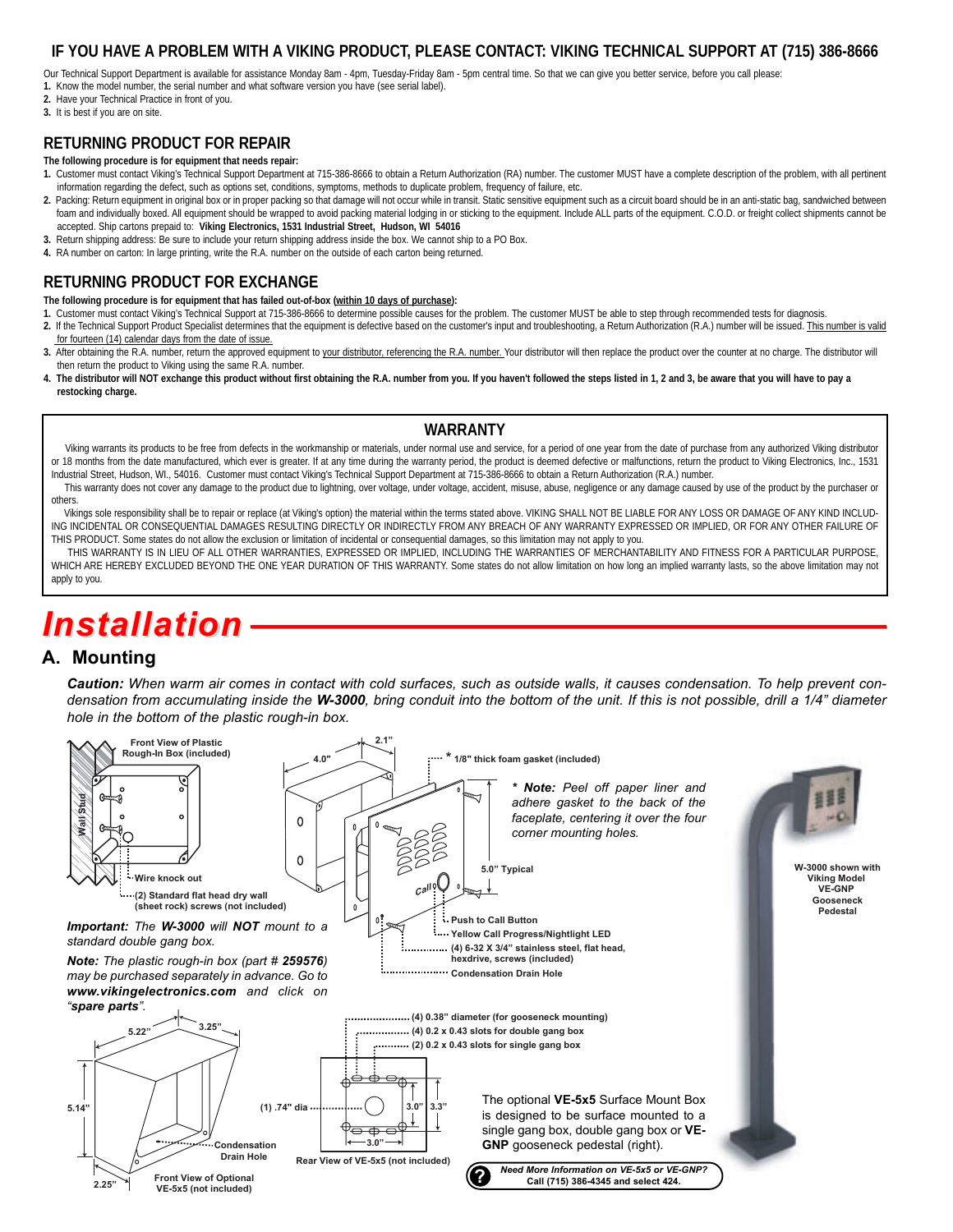#### **B. Wiring**



*\* Note: The gel-filled (water-tight) butt connectors are designed for insulation displacement on 19-26 guage wire with a maximum insulation of 0.082 inches. Do not strip wires prior to terminating.*

\*\* Note: To increase surge protection, loosen the PCB mounting screw labeled  $(\frac{1}{n})$  (as shown above) and fasten a wire with spade terminal (includ*ed) from the mounting screw to Earth Ground (grounding rod, water pipe, etc.)*

*\*\*\* Warning: The power run wire length is limited to 125 ft of 24 AWG wire. Longer power runs will require heavier gauge wire (doubling pairs) and/or a higher voltage power adapter. Power runs from 125 - 250 ft of 24 AWG wire are possible using a Radio Shack 18VAC adapter (part # 273- 1690). Voltage at the doorbox power input connections must not exceed 18VAC RMS.*

### *Programmi*

#### **A. DIP Switches**



|            | Sw 1   Ring Cadence                                                                            |
|------------|------------------------------------------------------------------------------------------------|
| <b>OFF</b> | Standard: (1 second ON, 3 seconds OFF)                                                         |
| <b>ON</b>  | <b>Custom (2 short rings):</b> 0.5 seconds ON, 0.25 seconds OFF, 0.5 seconds ON, 3 seconds OFF |
|            |                                                                                                |

| Sw <sub>2</sub> | Sw <sub>3</sub> | <b>Ring Output</b> |
|-----------------|-----------------|--------------------|
| <b>OFF</b>      | <b>OFF</b>      | 2 Ring             |
| ON              | <b>OFF</b>      | 3 Rings            |
| <b>OFF</b>      | ON              | 10 Rings           |
| ON              | ON              | 30 Rings           |

|    | Sw 4   Communication Mode   |
|----|-----------------------------|
|    | OFF   Normal Handsfree Mode |
| ΩN | <b>Push-to-Talk Mode</b>    |

### **B. Handsfree Operation (Dip Switch 4 - OFF)**

When the "**Call**" button is pressed, the call progress LED will turn off and the **W-3000** will begin generating a 20 Hz ring signal. The caller at the **W-3000** will hear an audio ring back signal while the LED flashes. When the inside party has answered, the LED will light until the inside party hangs up. At that point, the LED will turn off for approximately one second and then light steady to illuminate the **W-3000** after dark.

#### **C. Push-To-Talk Operation (Dip Switch 4 - ON)**

In extremely noisy locations, the "Push-to-Talk" mode should be used. To switch to the "Push-to-Talk" mode, place DIP switch 4 in the **ON** position (see **Dip Switch Programming**). To initiate a call, momentarily press the "**Call**" button to generate the ring signal. After the inside party has answered, press and hold the call button to talk. Release the call button to listen.

#### **D. Microphone and Speaker Volume Adjustment POTs**

In certain noisy locations, the microphone volume may need to be decreased. A microphone POT (see right) is provided on the **W-3000**'s circuit board to increase or decrease the microphone volume. However, in extremely noisy locations the microphone POT adjustment may not be enough to allow two-way talk path. In this case the "Push-to-Talk" mode should be used as shown above (see section **C** above).

*Note: Both POTs come factory set in the middle position. A speaker volume POT is also provided for increasing or decreasing the speaker audio as needed.*